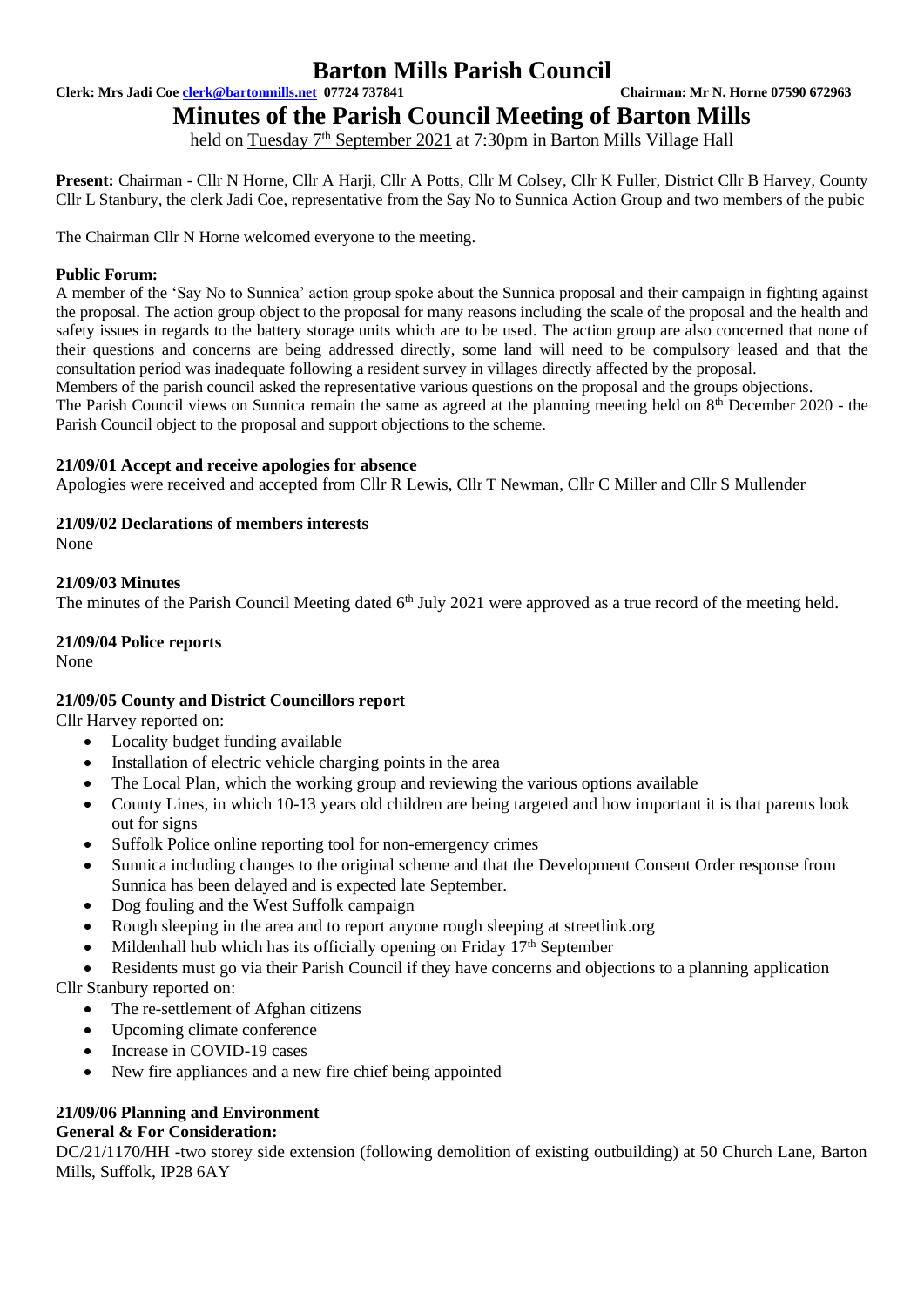#### **Clerk: Mrs Jadi Coe [clerk@bartonmills.net](mailto:clerk@bartonmills.net) 07724 737841 Chairman: Mr N. Horne 07590 672963**

It was confirmed that the Parish Council previously objected to the original application based on the large size of the proposal, position on the land boundary, depth and dominance of the proposal, the effect on the street scene and neighbouring properties and other technical issues.

A neighbouring property still objects to the revised plans and the residents, who had attended the meeting, read a letter detailing the reasons for objecting, including:

The impact of the extension has been moved forward and still remains nearly as large and domineering; the revised footprint of the extension is now larger than on the original plan; although the plans have moved off the boundary line, it is still very close; the boundary line shown on the plans is incorrect; the size and scale remain dominant and overbearing which has a negative effect on the neighbouring property; the proposal does not keep with the character of the street; issues of parking at the front of the property

It was proposed and agreed that the Parish Council still object to the application and that the previous comments made still stand because, although the plans have been amended slightly it appears comments made by the Parish Council have not been addressed.

#### **Tree Applications (for information only):**

None

#### **Applications awaiting West Suffolk decision and pending appeals:**

DC/21/1170/HH - two storey side extension (following demolition of existing outbuilding) at 50 Church Lane, Barton Mills, Suffolk, IP28 6AY **–** *re-consultation*

DC/21/0640/HH – detached double garage with new driveway at 60 The Street, Barton Mills, IP28 6AA **–** *approved after the agenda was issued on 2.9.21*

DC/21/0855/HH – a) conversion of existing garage including additional rood dormer, b) conversion of existing conservatory and first floor extension above to form annexe at The Gables, 15 Bell Lane, Barton Mills, IP28 6AJ.  *pending at 7.9.21*

#### **Decided/approved (for information only):**

DC/19/2244/HH - Parish Re-Consultation Householder Planning Application - Detached single storey

Outbuilding Brook House, The Street, Barton Mills, Suffolk, IP28 6AA. **–** *approved on 24.8.21*

DC/21/1000/HH – a) new access and dropped kerb b) two storey front extension c) first floor side extension at 57 Church Meadow, Barton Mills, IP28 6AR *– approved on 30.6.21*

DC/20/2260/FUL – a) four dwellings with garages (following demolition of existing outbuilding) b) alterations and extensions to existing two dwellings to provide garage with room in roof and front porches c) new vehicular and pedestrian accesses at Development Site adj, 7 Church Lane, Barton Mills, Suffolk *– approved on 15.7.21*

#### **21/09/07 Neighbourhood Plan**

Deferred to the next meeting

#### **21/09/08 Clerk's Report, Matters Arising from the Minutes of the Last Meeting and Correspondence**

A resident had contacted the clerk in regard to the state of the cemetery including the trees which is causing the area to look in very poor condition. The clerk confirmed to the resident that this was not owned or maintained by the Parish Council.

A resident contacted the Parish Council in regard to traffic cones. Many years ago, the Parish Council purchased some traffic cones that lived by the village hall and were used to prevent traffic parking on the public roads when car boot and other public events were held.

Costs vary depending on size and supplier but estimate £4/£5 net each.

It was agreed to include purchase of traffic cones as an agenda item at the next meeting.

#### **21/09/09 Parish Matters**

1. Update on exception site at Newmarket Road

Havebury have confirmed that they are still in the process of completing the legal side of purchasing the land and hope to have this completed in the near future

Cllr N Horne reported that he had spoken with Rob Hancock at Suffolk County Council, who confirmed that their position had not changed and that the land may be included in the local plan.

Cllr N Horne was asked about the housing cascade. It was confirmed that firstly homes would go to people with a Barton Mills connection and in the unlikely event that a home is left empty then homes will go people with a connection to the villages of Worlington and Tuddenham.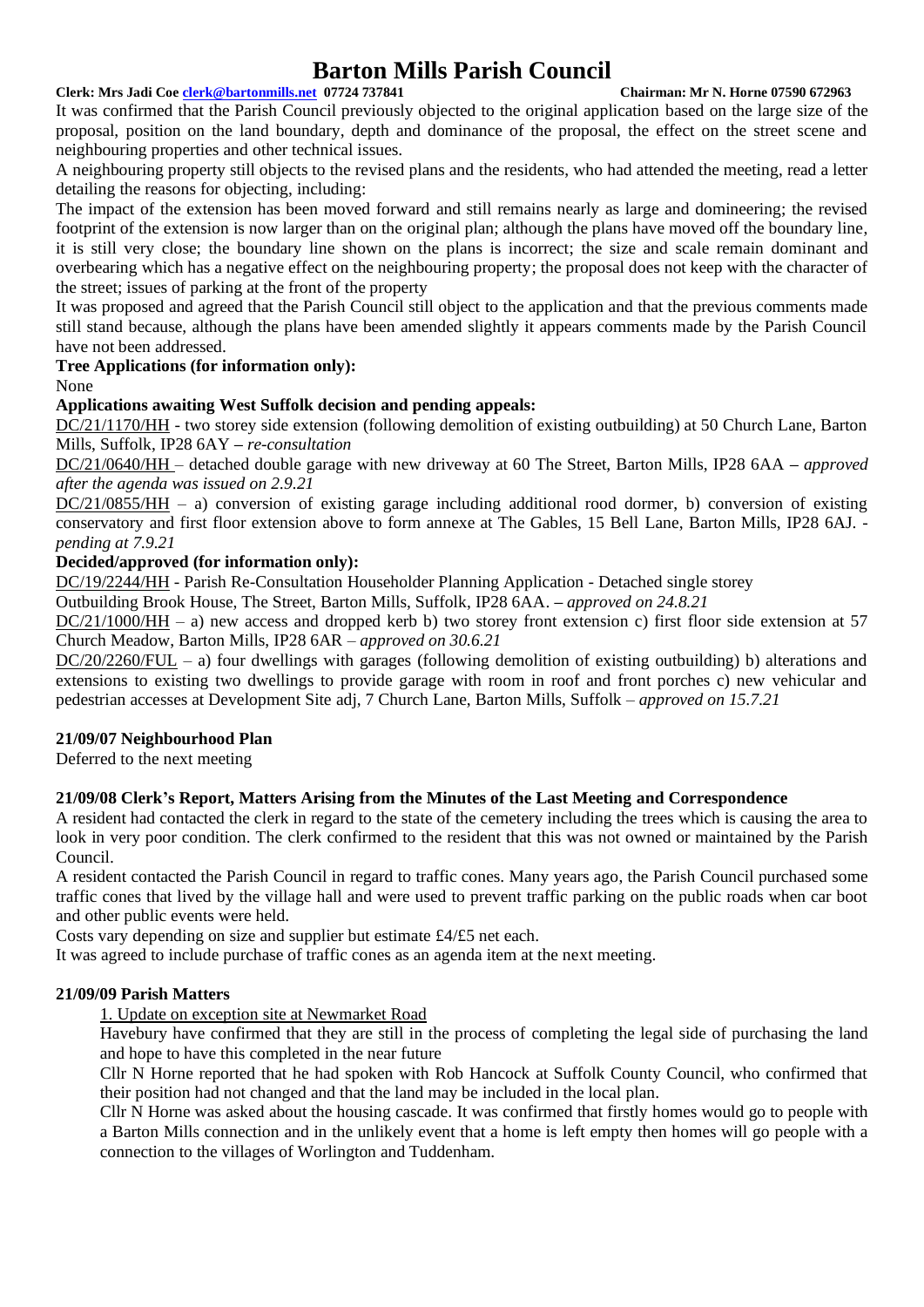#### **Clerk: Mrs Jadi Coe [clerk@bartonmills.net](mailto:clerk@bartonmills.net) 07724 737841 Chairman: Mr N. Horne 07590 672963**

Cllr M Colsey raised concerns that a home on the existing exception site had gone to someone without a Barton Mills connection. This was confirmed that it was an error made by Hastoe Homes who has since confirmed that this will not happen again.

2. Maintenance of Assets

A - Lighting, including receiving updated quotes for new units

Unit 186, Station Road

The clerk reported that SCC informed the Parish Council that unit 186, (previously not working and not repaired due to being engulfed in foliage) requires replacing as it is beyond repair, and have asked if the new lantern could be installed outside of the G39 zone for ease of future maintenance.

A quote has been received from K & M Lighting in the sum of £320 to remove and reposition the bracket, supply and fit an LED lantern controlled by photo electric cell and a quote has been requested from Pearce and Kemp. To bring forward to the next meeting.

Unit 62 Dog and Partridge footpath,75 Church Meadow and 91 End of Grange Lane

The clerk accepted the quotes from K & M Lighting to replace units 62, 75 and 91 following the last meeting. Work has not yet begun as UKPN require payment prior to carrying out the works. This payment is for approval at this meeting.

Unit 68 (G39) The Street o/s White Lodge

Pearce and Kemp quote for a new Heritage Light and pole to be re-sited but not on private land, including UKPN price £1,903.10 net

K & M Lighting & UKPN – quoted £5,305.05net (K&M £1,417.05, UKPN £3,826) for a new Heritage Light and pole to be re-sited but not on private land

It was agreed to look at the original quotes to determine if existing pole could be used or a new pole was required, and to contact the owner of the home near to where the street light may be installed to inform them of this. (JC/AH/MC)

Unit 63 (G39) The Street o/s Street Farm (41)

Pearce and Kemp – quoted £7,307.90 net for a Heritage Light and pole to the right to the existing pole post to be resited on private owned land (opposite side of the road to existing light).

K & M Lighting & UKPN - quoted £8,343.05net (K&M £1,477.05, UKPN £6,866) for a new heritage pole and light right of the existing pole

It was agreed to bring forward this quote to the next meeting following review of the budgeted expenditure. Unit 65 (G39) The Street o/s substation

Pearce and Kemp quoted £2,536.10 net for a heritage light and pole to be re-sited which includes UKPN prices. K & M Lighting and UKPN quoted £6,084net (K&M £1,670, UKPN £4,414) to supply and install ornamental column with Victorian LED lantern.

Cllr A Harji proposed to accept the quote from Pearce and Kemp in the sum of £2,536.10. It was also agreed that if UKPN required their element of the quote to be paid in advance then this could be done without approving at a meeting. (JC)

B - Play park

It was reported that the basketball net was in a poor state and Cllr N. Horne suggested removing the old net and not replacing it.

It was reported that a net on one of the small goals was in poor state. Cllr N Horne to determine if he holds a spare net. (NH)

C - Litter bins

Cllr N Horne confirmed the new bins were with the installer and a final position on where to install needs to be agreed. It was agreed to install the bins either side of the picnic tables.

Cllr K Fuller reported that a bin by the river had been knocked over. The clerk agreed to report this. (JC)

3. SID Rota

The rota was agreed until the end of October

4. Update on works at the island outside Chestnut Close

Cllr N Horne confirmed he would liaise with the contractor to find out when the work would begin. (NH)

5. Memorial bench on playing field update

The resident has chosen a bench from supplier Kaiser and Kraft made from plastic in a wood finish, the bench costs £229 net (differs from original agreed as this bench is now in stock) and installation is to be carried out by Matt Wilson for £120. £349 has been received from the resident and the bench has been ordered but requires payment which is to be approved in item 10.

The resident intends on installing a small plaque onto the bench.